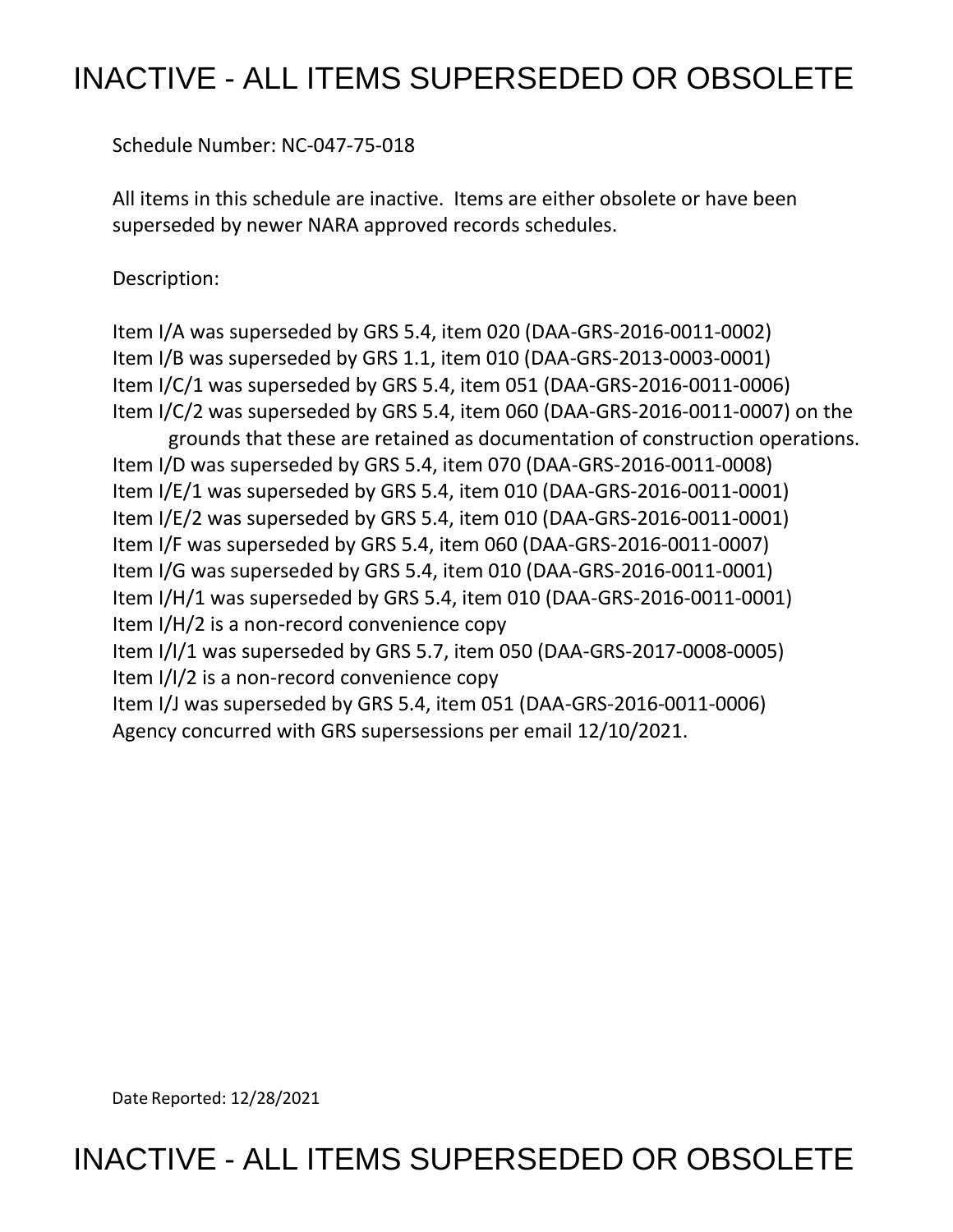| Revised November 1951                                                                                             | Standard Form No. 115 .                                                                               |        |                                                |  |                                                                                                                                                                                                                                |                                                                                        |            |                                                                                                                                                                                                                                                                                                                                                                             |  |                                |                                                                                                                                                |
|-------------------------------------------------------------------------------------------------------------------|-------------------------------------------------------------------------------------------------------|--------|------------------------------------------------|--|--------------------------------------------------------------------------------------------------------------------------------------------------------------------------------------------------------------------------------|----------------------------------------------------------------------------------------|------------|-----------------------------------------------------------------------------------------------------------------------------------------------------------------------------------------------------------------------------------------------------------------------------------------------------------------------------------------------------------------------------|--|--------------------------------|------------------------------------------------------------------------------------------------------------------------------------------------|
| Prescribed by General Services<br>Administration<br>GSA Reg. 3–IV–106<br>115-103<br>(See Instructions on Reverse) |                                                                                                       |        | REQUEST FOR AUTHORITY<br>TO DISPOSE OF RECORDS |  |                                                                                                                                                                                                                                | DATE RECEIVED                                                                          |            | <b>LEAVE BLANK</b><br>JOB NO.                                                                                                                                                                                                                                                                                                                                               |  |                                |                                                                                                                                                |
|                                                                                                                   |                                                                                                       |        |                                                |  |                                                                                                                                                                                                                                |                                                                                        | <b>APR</b> | 9 1975                                                                                                                                                                                                                                                                                                                                                                      |  |                                |                                                                                                                                                |
|                                                                                                                   |                                                                                                       |        |                                                |  |                                                                                                                                                                                                                                | 7.F 4.T                                                                                |            | DATE APPROVED                                                                                                                                                                                                                                                                                                                                                               |  |                                |                                                                                                                                                |
|                                                                                                                   | TO: GENERAL SERVICES ADMINISTRATION,<br>NATIONAL ARCHIVES AND RECORDS SERVICE, WASHINGTON, D.C. 20408 |        |                                                |  |                                                                                                                                                                                                                                |                                                                                        |            |                                                                                                                                                                                                                                                                                                                                                                             |  |                                |                                                                                                                                                |
|                                                                                                                   | 1 FROM (AGENCY OR ESTABLISHMENT)                                                                      |        |                                                |  |                                                                                                                                                                                                                                |                                                                                        |            |                                                                                                                                                                                                                                                                                                                                                                             |  | NOTIFICATION TO AGFNCY         |                                                                                                                                                |
| 2 MAJOR SUBDIVISION                                                                                               | Department of Health, Education, and Welfare                                                          |        |                                                |  |                                                                                                                                                                                                                                |                                                                                        |            |                                                                                                                                                                                                                                                                                                                                                                             |  |                                | In accordance with the provisions of 44 U S C.<br>3303a the disposal request, including amend-<br>ments, is approved except for items that may |
| 3 MINOR SUBDIVISION                                                                                               | Social Security Administration                                                                        |        |                                                |  |                                                                                                                                                                                                                                |                                                                                        |            | be stamped "disposal not approved" or<br>"withdrawn" in column 10.                                                                                                                                                                                                                                                                                                          |  |                                |                                                                                                                                                |
|                                                                                                                   | Office of Management and Administration<br>4. NAME OF PERSON WITH WHOM TO CONFER                      |        |                                                |  |                                                                                                                                                                                                                                | 5. TEL. EXT.                                                                           |            |                                                                                                                                                                                                                                                                                                                                                                             |  |                                |                                                                                                                                                |
|                                                                                                                   | <u>George S. Yamamura</u>                                                                             |        |                                                |  |                                                                                                                                                                                                                                | 45770                                                                                  |            |                                                                                                                                                                                                                                                                                                                                                                             |  |                                |                                                                                                                                                |
|                                                                                                                   | <b>46. CERTIFICATE OF AGENCY REPRESENTATIVE</b>                                                       |        |                                                |  |                                                                                                                                                                                                                                |                                                                                        |            |                                                                                                                                                                                                                                                                                                                                                                             |  |                                |                                                                                                                                                |
| (Date)                                                                                                            | The records have<br>ceased to have suffi-<br>cient value to warrant<br>further retention.             | в      |                                                |  | The records will cease to have sufficient value<br>to warrant further retention on the expiration<br>of the period of time indicated or on the occur-<br>rence of the event specified.<br>(Signature of Agency Representative) |                                                                                        |            |                                                                                                                                                                                                                                                                                                                                                                             |  | SSA Records Officer<br>(Title) |                                                                                                                                                |
|                                                                                                                   |                                                                                                       |        |                                                |  |                                                                                                                                                                                                                                |                                                                                        |            |                                                                                                                                                                                                                                                                                                                                                                             |  |                                |                                                                                                                                                |
| 7.<br><b>ITEM NO</b>                                                                                              |                                                                                                       |        |                                                |  | 8 DESCRIPTION OF ITEM                                                                                                                                                                                                          | WATH Inclusive Dates or Retention Periods)                                             |            |                                                                                                                                                                                                                                                                                                                                                                             |  | 9<br>SAMPLE OR<br>JOB NO       | 10<br><b>ACTION TAKEN</b>                                                                                                                      |
|                                                                                                                   | А.                                                                                                    |        |                                                |  | Real Property Title Papers<br>tions, mortgages or liens.                                                                                                                                                                       | of Management and Administration (OMA).                                                |            | These are original title papers relating to real<br>property acquired by the Government by purchase,<br>condemnation, donation, exchange, or other means.<br>Included are deeds and abstracts or certificates<br>of title. The records are retained by the Office<br>Transfer to purchaser after unconditional sale or<br>release by the Government of conditions, restric- |  |                                | $\mathbf{r}$ .                                                                                                                                 |
|                                                                                                                   | В.                                                                                                    | Leases |                                                |  |                                                                                                                                                                                                                                |                                                                                        |            |                                                                                                                                                                                                                                                                                                                                                                             |  |                                |                                                                                                                                                |
|                                                                                                                   |                                                                                                       |        |                                                |  | records are retained by OMA.                                                                                                                                                                                                   | property by the Government. Included are<br>contract modifications and related papers. |            | These are original contracts for the leasing of<br>The                                                                                                                                                                                                                                                                                                                      |  |                                |                                                                                                                                                |
|                                                                                                                   |                                                                                                       |        |                                                |  |                                                                                                                                                                                                                                |                                                                                        |            | Transfer to a Federal Records Center (FRC) 2 years<br>after termination of the lease, unless there is<br>an unresolved dispute between the lessor and the<br>Government, in which case transfer 2 years after<br>final settlement of the dispute. Destroy 8 years                                                                                                           |  |                                |                                                                                                                                                |
|                                                                                                                   |                                                                                                       |        | thereafter.                                    |  |                                                                                                                                                                                                                                | concurrence riguer                                                                     |            |                                                                                                                                                                                                                                                                                                                                                                             |  |                                |                                                                                                                                                |
|                                                                                                                   |                                                                                                       |        |                                                |  |                                                                                                                                                                                                                                |                                                                                        |            |                                                                                                                                                                                                                                                                                                                                                                             |  |                                |                                                                                                                                                |

╱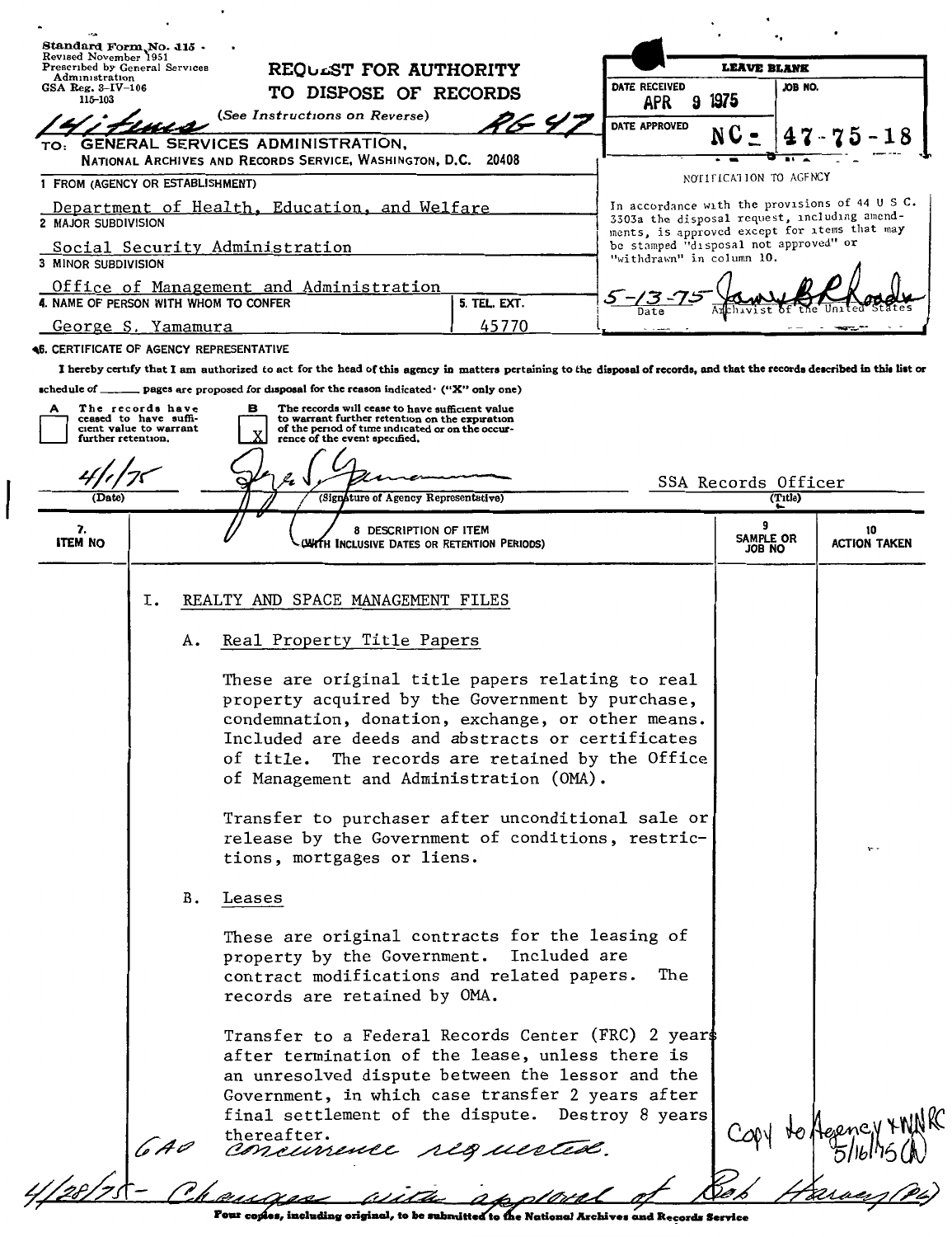**Standard Form. No. 115-A**<br>Revised November 1951<br>Prescribed by General Services Administration<br>OSA Reg 3-IV-106 of <u>\_\_4</u> pages 115-202 of <u>\_\_4</u> pages

 $\ddot{\phantom{a}}$ 

 $\blacksquare$ 

 $\tilde{\phantom{a}}$ 

 $\langle \cdot \rangle$ 

 $\label{eq:2.1} \frac{1}{2} \int_{\mathbb{R}^3} \frac{d^2\mathbf{r}}{|\mathbf{r}|^2} \, \mathrm{d}\mathbf{r} \, \mathrm{d}\mathbf{r} \, \mathrm{d}\mathbf{r} \, \mathrm{d}\mathbf{r} \, \mathrm{d}\mathbf{r} \, \mathrm{d}\mathbf{r} \, \mathrm{d}\mathbf{r} \, \mathrm{d}\mathbf{r} \, \mathrm{d}\mathbf{r} \, \mathrm{d}\mathbf{r} \, \mathrm{d}\mathbf{r} \, \mathrm{d}\mathbf{r} \, \mathrm{d}\mathbf{r} \, \mathrm{d}\mathbf{r} \,$ 

## **REQUEST FOR AUTHORITY TO DISPOSE OF RECORDS-Continuation Sheet**

| 7<br><b>ITEM NO</b> | 8 DESCRIPTION OF ITEM<br>(WITH INCLUSIVE DATES OR RETENTION PERIODS)                                                                                                                                                                                                                                                                                                                                                                                                                                                                                                                                                                                                                                                                                                                                                                                                      | <b>SAMPLE OR</b><br><b>JOB NO</b> | 10<br><b>ACTION TAKEN</b> |
|---------------------|---------------------------------------------------------------------------------------------------------------------------------------------------------------------------------------------------------------------------------------------------------------------------------------------------------------------------------------------------------------------------------------------------------------------------------------------------------------------------------------------------------------------------------------------------------------------------------------------------------------------------------------------------------------------------------------------------------------------------------------------------------------------------------------------------------------------------------------------------------------------------|-----------------------------------|---------------------------|
|                     | C. Building Construction Files<br>These files document the acquisition of property<br>for, and the initial construction and occupation<br>of, SSA's Government-owned buildings at the<br>central office complex and in the field.<br>Included are site maps and surveys, plot plans,<br>environmental impact studies, architect's sketches,<br>working diagrams, budget and cost estimates,<br>preliminary drawings, copies of blueprints,<br>master tracings, utility outlet plans,<br>specifications, construction progress reports,<br>photographs, inspection reports, copies of deeds<br>and certificates of title, and related documents.<br>Office Having SSA-wide Realty and Space<br>Management Responsibility<br>Dectroy where The Reponsibility and indeed as removed<br>Puertodian.<br>Destroy after 5 years.                                                 |                                   |                           |
|                     | $D_{\bullet}$<br>Government-Owned Building Files<br>These files contain correspondence, memorandums,<br>and similar documents relating to SSA's Government-<br>owned buildings.<br>The documents pertain to ongoing<br>construction, expansion, and similar matters.<br>They are retained primarily for reference purposes<br>Excluded are historical documents described in<br>item C above.<br>Review files annually and destroy documents<br>which do not have continuing applicability.<br>Leased Building Files<br>Е.<br>These files contain documents relating to buildings<br>leased by the Government for occupation by SSA<br>Included are copies of leases and<br>components.<br>modifications thereto, building layouts, photo-<br>graphs, inspection reports, memorandums,<br>correspondence with the lessor, occupancy<br>statistics, and similar documents. |                                   |                           |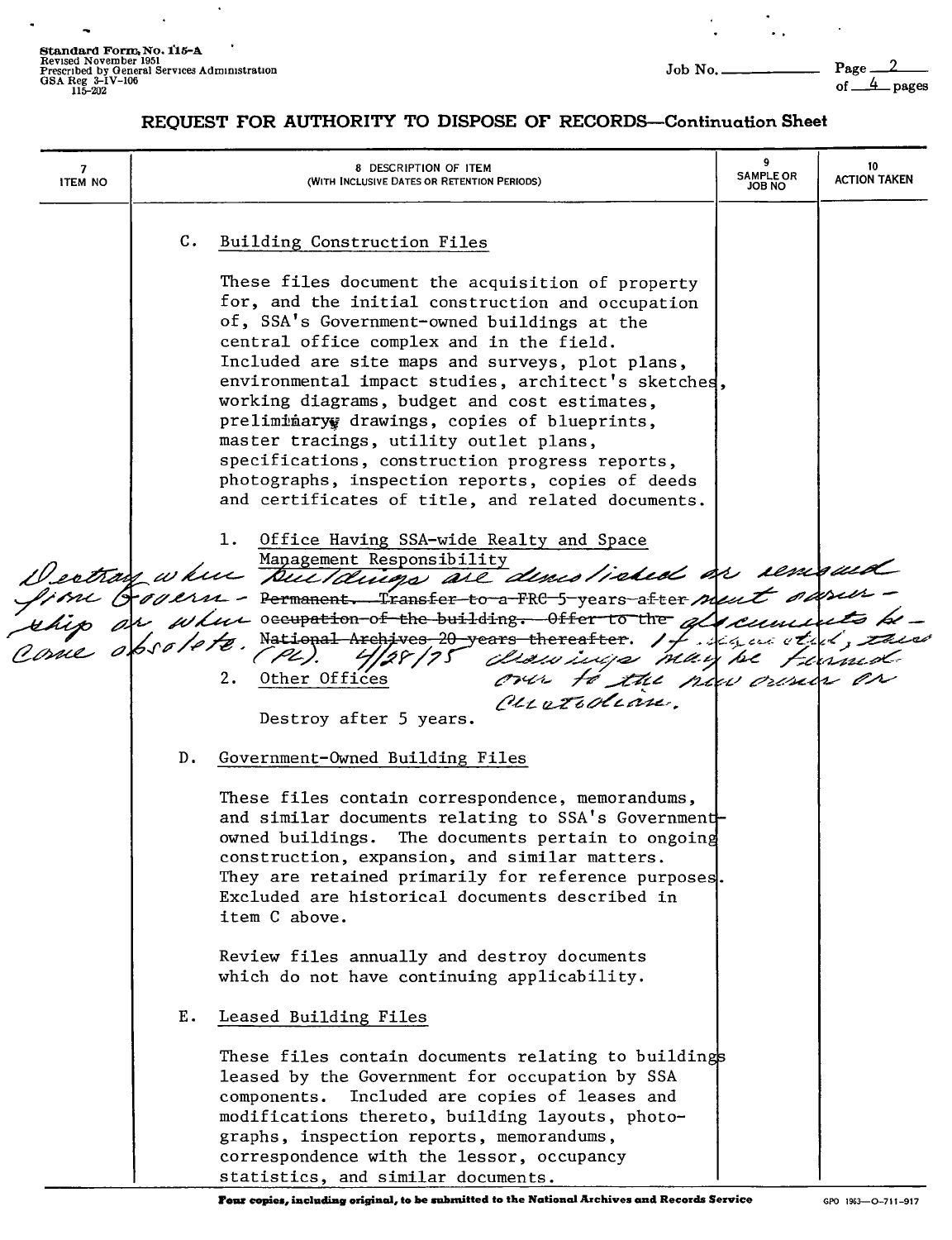$\overline{\phantom{a}}$ 

 $\overline{\phantom{a}}$ 

 $\Box$ 

 $\cdot$ 

ä,

 $\ddot{\phantom{a}}$ 

 $\ddot{\phantom{a}}$ 

## **REQUEST FOR AUTHORITY TO DISPOSE OF RECORDS-Continuation Sheet**

| 7<br><b>ITEM NO</b> |               | 8 DESCRIPTION OF ITEM<br>(WITH INCLUSIVE DATES OR RETENTION PERIODS)                                                                                                                                                                                                                                                                        | 9<br><b>SAMPLE OR</b><br>JOB NO | 10<br><b>ACTION TAKEN</b> |
|---------------------|---------------|---------------------------------------------------------------------------------------------------------------------------------------------------------------------------------------------------------------------------------------------------------------------------------------------------------------------------------------------|---------------------------------|---------------------------|
|                     |               | Review files annually and destroy documents<br>1.<br>which do not have continuing applicability.<br>2. Destroy entire file 2 years after termination<br>of the lease, unless there is an unresolved<br>dispute between the lessor and the Government.<br>in which case destroy 2 years after final<br>settlement of the dispute.            |                                 |                           |
|                     | $F_{\bullet}$ | Repair and Alteration Project Files                                                                                                                                                                                                                                                                                                         |                                 |                           |
|                     |               | These files consist of records relating to major<br>repair, alteration, or improvement projects<br>undertaken on SSA buildings and grounds. Included<br>are project proposals, plans and directives,<br>budget and cost estimates, engineering studies,<br>copies of contracts, progress reports,<br>correspondence, and similar documents. |                                 |                           |
|                     |               | Transfer to the SSA Records Holding Area upon<br>inactivation or completion of the project. Destroy<br>3 years thereafter.                                                                                                                                                                                                                  |                                 |                           |
|                     |               | G. GSA Space Request and Assignment Records                                                                                                                                                                                                                                                                                                 |                                 |                           |
|                     |               | These files consist of requests for leased<br>space filed with the General Services Administra-<br>tion (GSA) and related space assignment records.<br>Included are Standard Form (SF) 81, Request for<br>Space; Form GSA-65, Space Assignment Record; and<br>equivalent documents.                                                         |                                 |                           |
|                     |               | Destroy 2 years after release or cancellation of<br>assignment, unless there is an unresolved dispute<br>between the lessor and the Government, in which<br>case destroy 2 years after final settlement of<br>the dispute.                                                                                                                  |                                 |                           |
|                     | н.            | Report on Space Utilization for Washington<br>Metropolitan Area                                                                                                                                                                                                                                                                             |                                 |                           |
|                     |               | This is a quarterly report to GSA identifying<br>SSA locations within the greater Washington, D.C.<br>area and showing the number of employees at each<br>Included is SF 111, Agency Space<br>location.<br>Report, or its equivalent.                                                                                                       |                                 |                           |
|                     |               |                                                                                                                                                                                                                                                                                                                                             |                                 |                           |